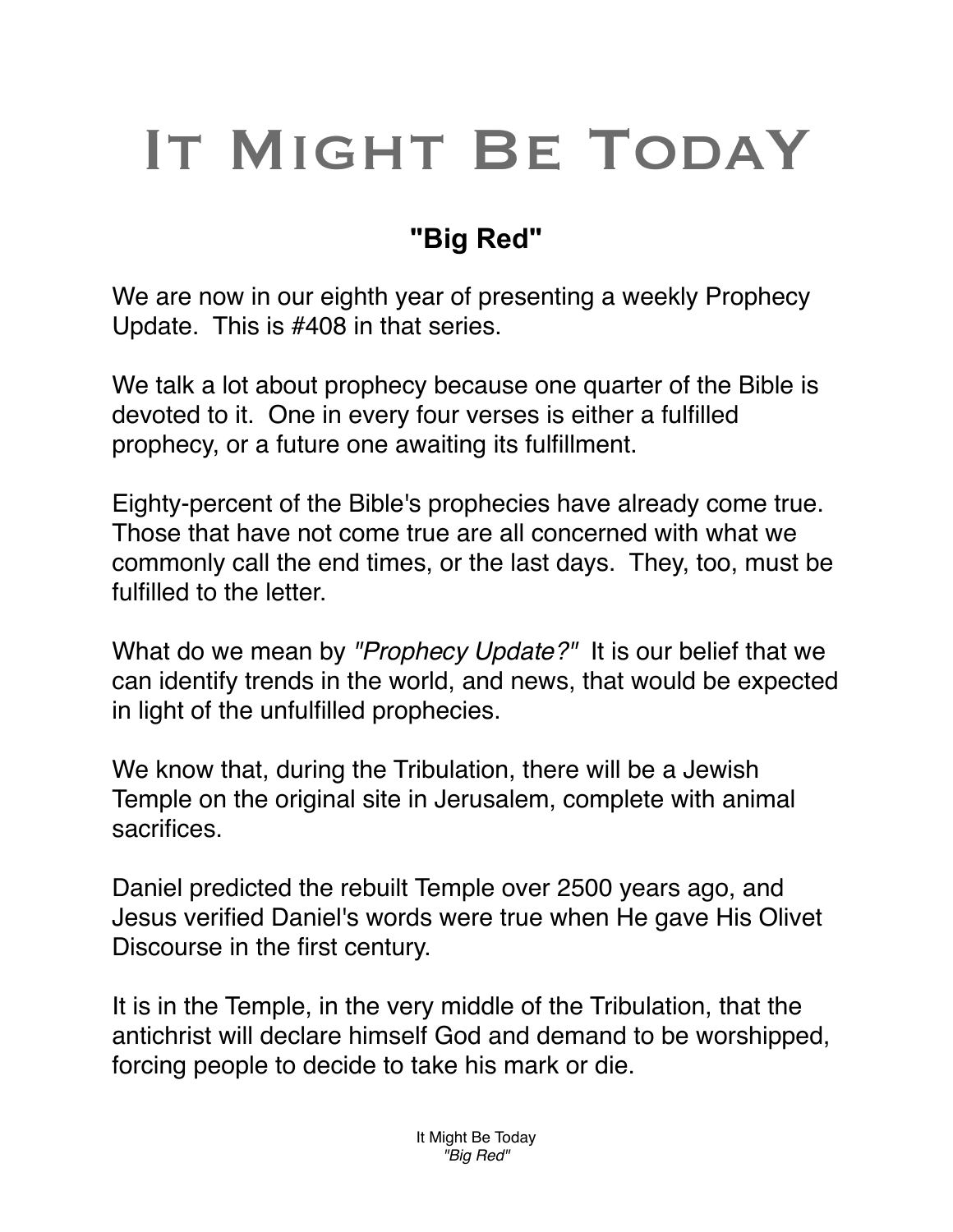You would therefore expect lots of news about plans to rebuild a Temple. And that is just what you find.

A recent article posted on [timesofisrael.com](http://timesofisrael.com) was titled, *To Ready For the Final Redemption, Israeli's Take Red Heifer By the Horns.*

Before I quote from the article, I should mention that the Jewish Scriptures specify that the ashes of a sacrificed red heifer are necessary in order to sanctify the articles used in the Temple. No red heifer, no Temple.

It is called a "red heifer" because the cow must be female, but it can never have given birth.

Furthermore, the rare red heifer must be completely red and have no spot or blemish of any kind. Even a single white hair disqualifies it.

Every now and then, a candidate is born somewhere, but they've always proven flawed. So the Jews have taken on an ambitious project to create their own red heifer.

## Excerpts:

The Temple Institute wants to raise \$125,000 to breed the holy cows used in an ancient — and future, it hopes — purification rite.

The Temple Institute is a 28-year-old organization that has built more than 70 artifacts that can be used when a Third Temple is built. Its latest project is to import frozen embryos from Red Angus cattle in the United States to create a herd of kosher red heifers in Israel.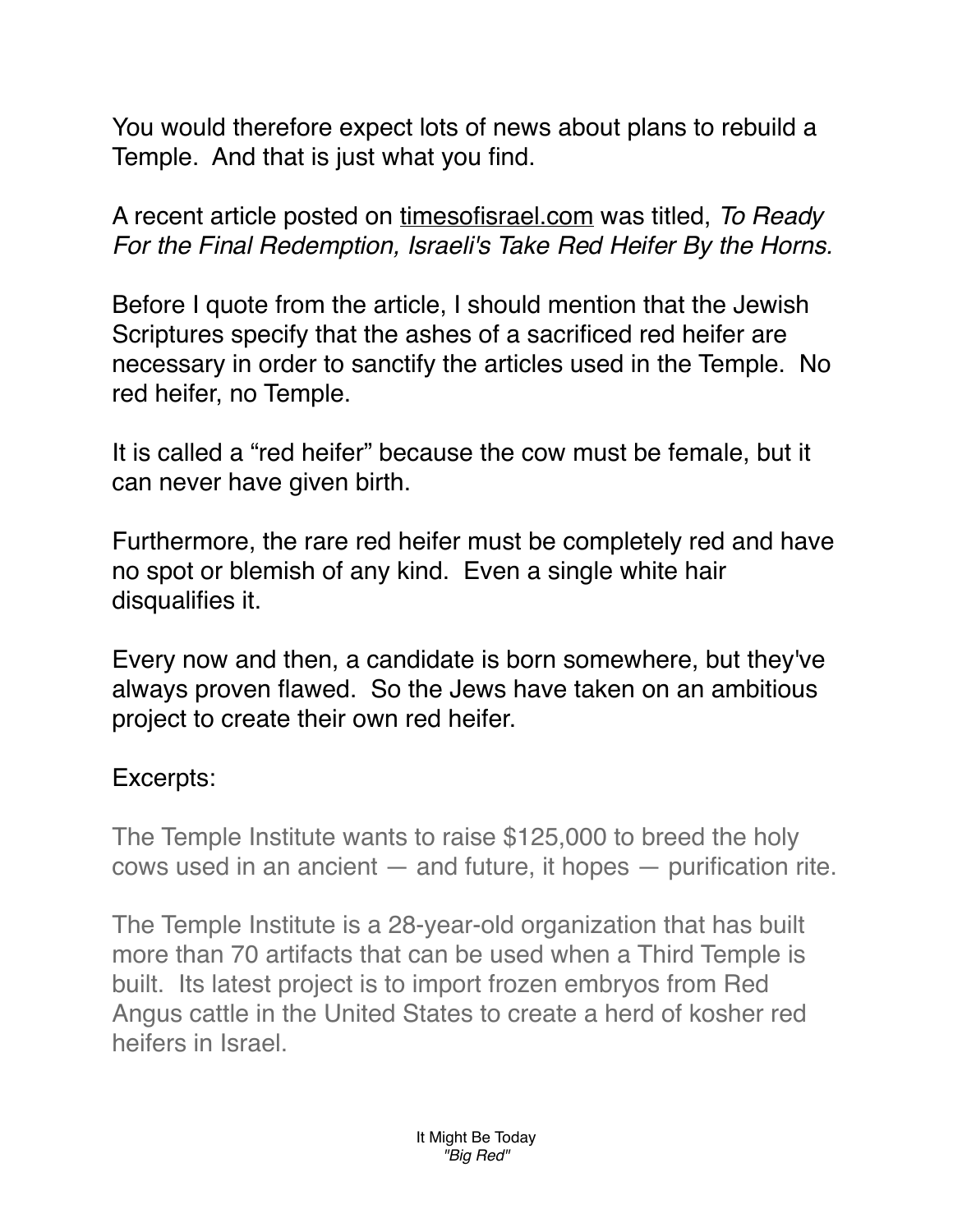"People have this understanding that the red heifer is something otherworldly or it is really rare," explained Rabbi Chaim Richman, the international director and co-founder of the Temple Institute. "But really there are hundreds or even thousands of red-colored cattle of different species that would qualify."

What has made a modern-day red heifer an impossibility thus far lies in this description in the Book of Numbers, Chapter 19: "This is the ordinance of the law which the Lord hath commanded, saying, Speak unto the children of Israel, that they bring thee a red heifer without spot, wherein is no blemish, and upon which never came yoke."

Cows that are raised on commercial dairy farms are subjected to all sorts of blemish-causing conditions, including ears pierced with a numbered tag, cuts or bruises from roughhousing with other cows or contact with broken fences, and ulcers from ingesting metal accidentally mixed into cheap cattle feed. Even a vaccination could count as a blemish. Additionally, cows on commercial farms are used for work, which that is forbidden according to the red heifer criteria.

"Ultimately, in order for there to be a kosher red heifer, it must be arranged from birth," explained Richman. "The animal must be supervised, watched, and cared for."

In order to create an environment that will sufficiently protect the cows and safeguard their ritually kosher status, Richman and his supporters toured a number of farms in Israel, ironing out the details of the layout and infrastructure to minimize the possibility of harm.

http://www.timesofisrael.com/red-heifer-temple-institute/